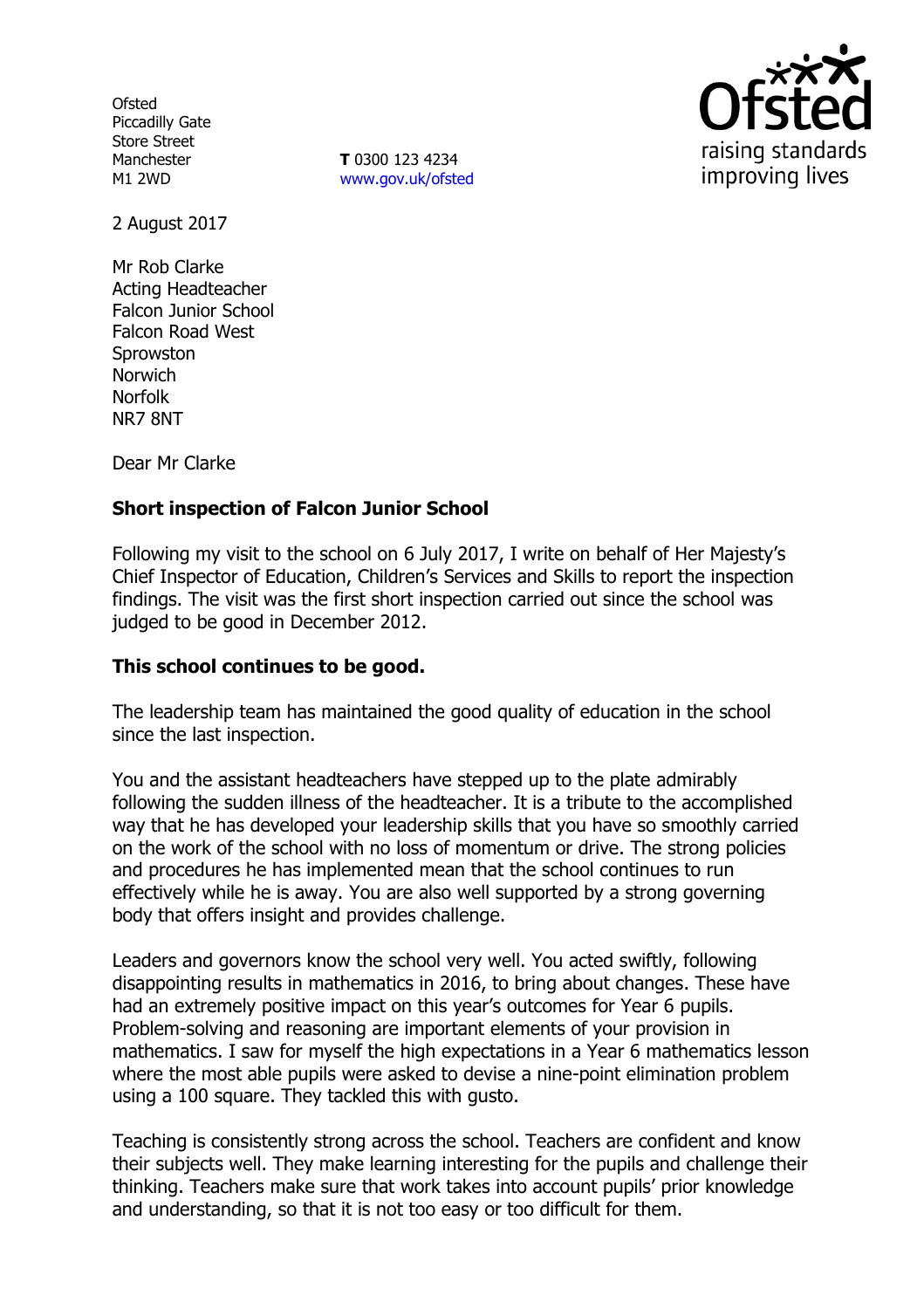

Books show that pupils make good progress over time in English and mathematics. Teachers have high expectations, and this is reflected in the pride that pupils take in their work and how they take on board feedback. In Years 5 and 6, pupils write fluently and with neat handwriting. Pupils' handwriting is more variable when they arrive in Year 3 and gradually improves over Years 3 and 4. However, pupils do not master a consistent script soon enough.

Pupils have very positive attitudes to learning. They are enthusiastic about their work. Pupils who spoke to the inspector read with confidence and expression and were rightly proud of the quality of their written work. The good practice evident in the school has been confirmed by the very positive national test results in all subjects this year.

Pupils are considerate of one another and willingly take responsibility, for example as anti-bullying ambassadors and house captains. They wear their 'stars' with pride. These signify the many times that pupils have behaved well or produced good work, or demonstrated the school's 'Olympic values', which include equality, courage and inspiration.

The curriculum is rich and diverse, especially in sport, music and the arts. It is enriched by trips to places of interest such as Kew Gardens and London Zoo. Pupils can take part in many different sports, including athletics and 'ultimate frisbee'. For the third time, pupils won the regional heats to represent the East of England at national finals for model-car racing, sponsored by an elite motor manufacturer. They designed and made their own turbo-charged cars, which raced at speeds in excess of 60mph. The school's choir of over 200 pupils was awarded 'commended plus' at the Norfolk Music Festival.

Parents love their school. All those who spoke to me were full of enthusiasm and appreciation for the way the school educates and cares for its children. They spoke very highly of the headteacher and staff. In addition, the responses to Ofsted's online questionnaire, Parent View, were all very positive, with 100% of parents stating that they would recommend the school to others.

### **Safeguarding is effective.**

Leaders ensure that pupils are safe. Your procedures are rigorous and records are meticulously kept. The school works closely with other agencies and families to protect vulnerable pupils. Leaders and governors ensure that all checks are carried out correctly when recruiting staff and that they are suitable to work with children. You have taken on board suggestions from governors to improve your procedures, for example by making it easier to identify different groups of staff. Staff have all had up-to-date training in safeguarding matters, and are aware of their duties, such as those relating to child sexual exploitation and the 'Prevent' duty. They make known any concerns, following the correct procedures, and leaders act upon them swiftly, recording their actions.

Pupils said that they feel safe in school, that bullying is not a problem, and that they have confidence in adults to resolve any problems they may have.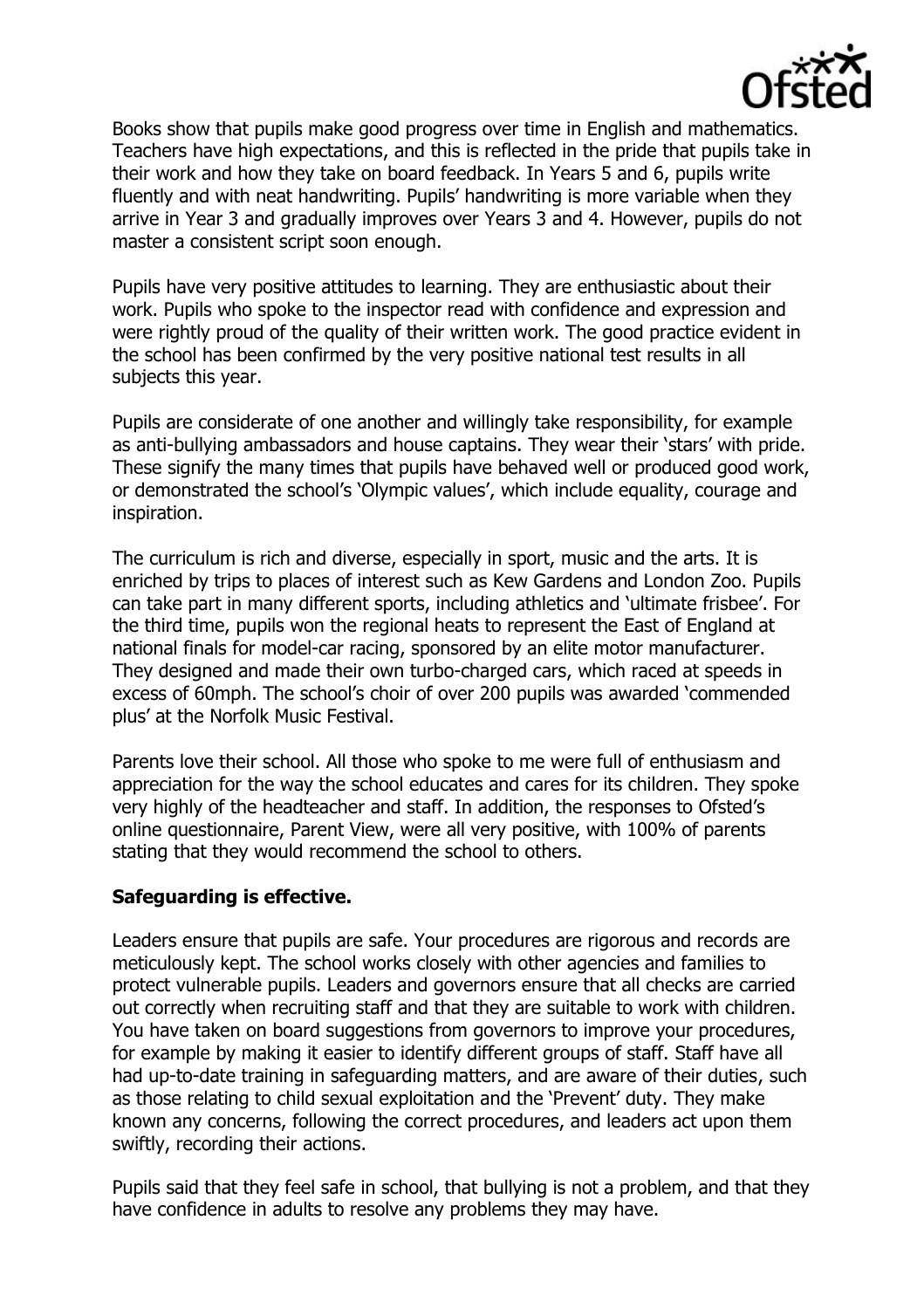

## **Inspection findings**

- At our initial meeting, we agreed together some key lines of enguiry to explore so that I could be satisfied that the school remains good. First of all, we considered pupils' progress and attainment in mathematics by the end of key stage 2. This was because, in the 2016 national tests, pupils' progress was low and their attainment was below average in mathematics.
- You swiftly carried out a thorough review of provision in mathematics following last year's disappointing results. You realised that pupils needed to be more confident in applying their knowledge to solving problems and that they needed to develop stamina in completing their calculations efficiently. You set up interventions to tackle specific gaps in pupils' understanding and used staff with specialist skills in teaching mathematics to plug them. You also deployed staff more creatively to have maximum impact, including giving additional support that same day to pupils who struggled with understanding a concept, so that their confusion was cleared up straight away.
- As a result of the successful measures you have implemented this year, in the provisional Year 6 national test results, attainment at the expected standard in mathematics was above average. This was a significant improvement on the previous year. Almost 30 of the Year 6 pupils who were not on track to reach the expected standard at the start of the year were successful in achieving it by the end. In focusing on ensuring that all those who could do so reached the expected standard in Year 6, you accept that more pupils could have reached the higher standard. However, internal data shows that in all other year groups a significant proportion of pupils are attaining above what would be expected for their age.
- $\blacksquare$  The second line of enguiry we agreed was around the extent to which pupils who have special educational needs and/or disabilities are making good progress across the school. This was because this group of pupils made poor progress in all subjects in national tests in 2016.
- $\blacksquare$  It was clear from my discussions with you and the special needs coordinator that staff know pupils as individuals and cater well for their needs. I saw this for myself as I undertook learning walks across the school. I noted how skilful staff are in supporting pupils who have special educational needs and/or disabilities and how they enable them to grow in confidence and succeed in their work.
- Current data shows that this group of pupils are making good progress this year and some are doing especially well. For example, in phonics, pupils are making up to two years' progress over a single year. You keep very good records of the progress and attainment of individual pupils.
- The final key line of enquiry we agreed related to the expectations that teachers have of all pupils, especially those in Year 3 and the most able. These were highlighted as areas to improve at the previous inspection. Pupils with high prior attainment did not go on to make good progress in reading or mathematics in 2016, and the proportions of pupils reaching the higher standards were below average in reading, mathematics and grammar, punctuation and spelling.
- You quickly establish what Year 3 pupils know and can do following the long summer holiday and as they adjust to settling into their new school. Teaching